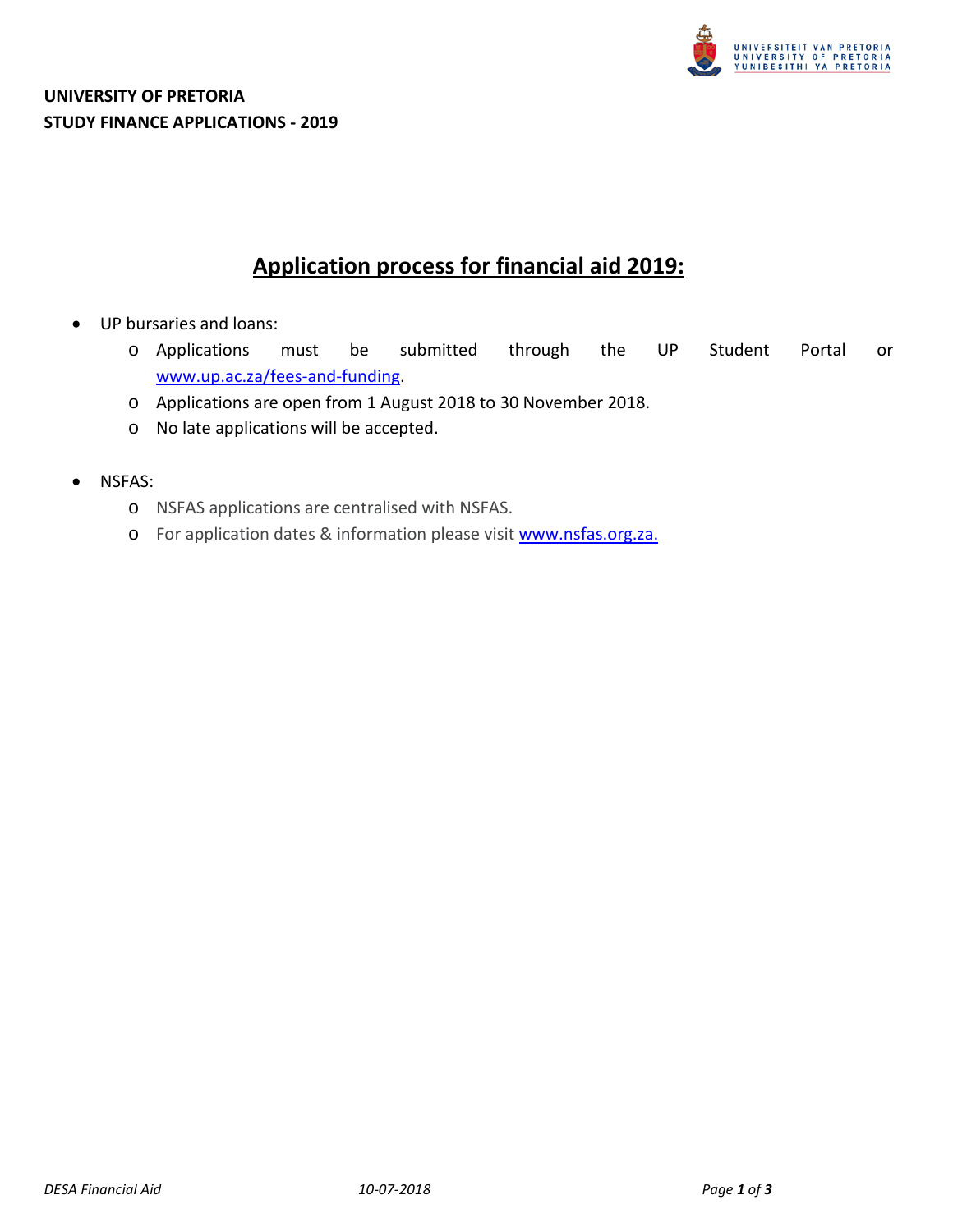

# **UP bursary and loan applications:**

Only applications **submitted** before or on the closing date and where the Application Status is **Complete** and where the student is **Enrolled**, will be considered for Financial Aid.

Apply for study finance at [www.up.ac.za/feesfunding.](http://www.up.ac.za/feesfunding) Go to the link for the financial aid online application OR Go to the UP Portal - under Student Centre choose *Apply for Study Finance* 

- Click **Apply for Financial Aid**
- Click **Add Application**
- Click **View** hyperlink
- Complete the form
- Only **ONE** application for the year of study is allowed
- After completion, tick "*I agree to the terms of this contract*" and click NEXT
- A list of required documents will appear you must upload all of the required documents before you can submit the application for processing
- Upload all the required documents
- Click **Submit**

If you do not have the required documents immediately available you can upload them at a later stage but you will not be able to submit your application for processing before they are **ALL** uploaded.

To upload documents at a later stage and submit your application you must:

- Under Student Centre choose *Apply for Financial Aid*
- Click **View** hyperlink **for the year you are applying for Fin Aid - 2019**
- Click NEXT all the way through the form to the documents that need to uploaded
- Upload the required documents
- Click **Submit**

# OR

To upload documents only you must:

- Under Student Centre choose the new hyperlink to the right-hand-side of your screen *Upload Supporting Documentation*
- This will take you directly to the page where you can upload the documents BUT you cannot submit your application from here
- To submit your application you will need to follow the steps above

# **Documents listed below are required in support of the application.**

- Proof of Income (payslip / pension advices / audited financial statements) not older than 3 months for the working applicant / spouse / biological parents / legal guardian;
- If no proof of income or if unemployed, an affidavit per individual stating the source of income / maintenance / allowances;
- If the biological parents are divorced, affidavit stating maintenance;
- Payments for bonus / overtime must be excluded when the gross income is declared.